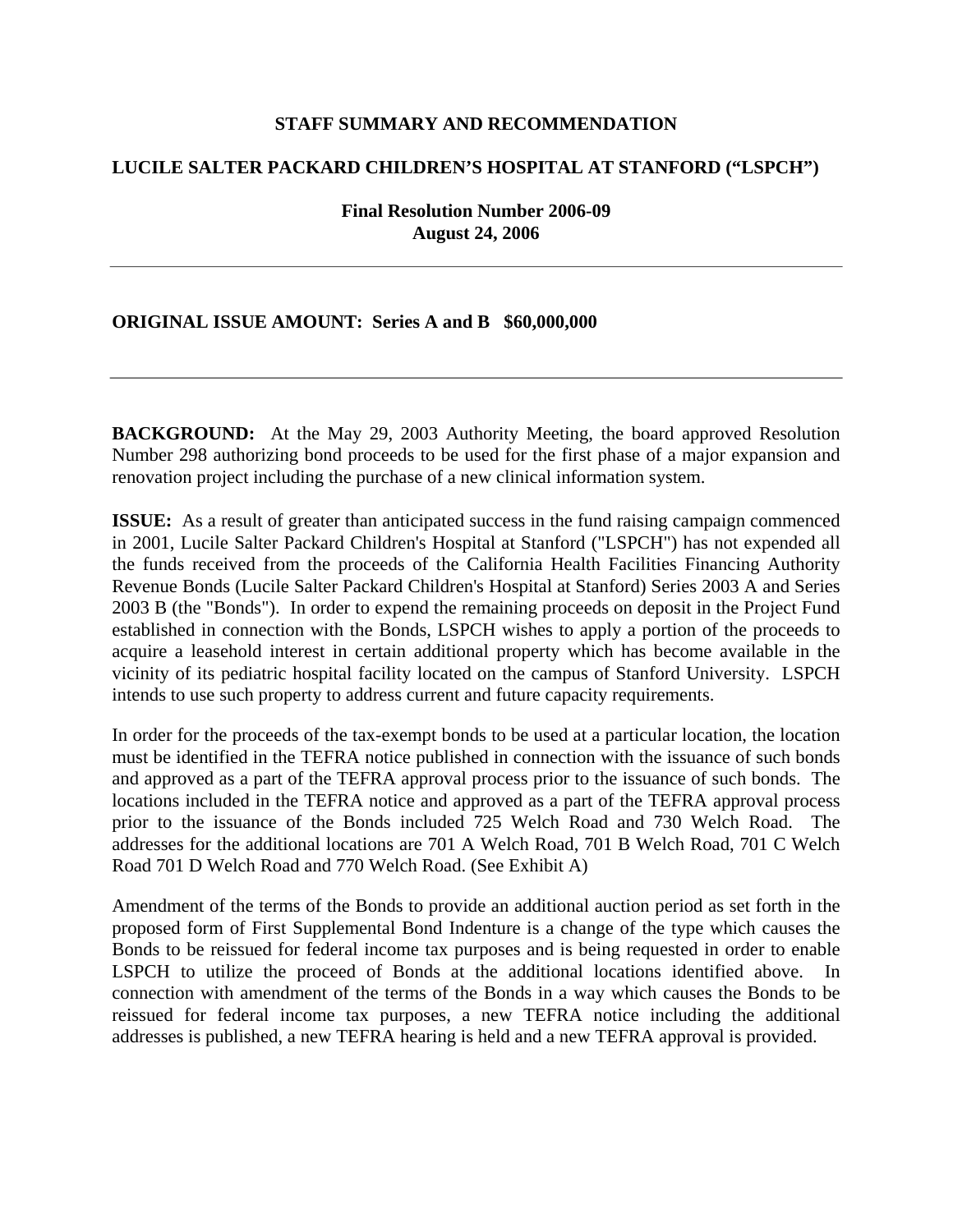No reoffering or remarketing of the Bonds is required in connection with the changes in the terms of the Bonds contemplated nor will there be any reoffering or remarketing. The Bonds will remain in the current auction period unless and until LSPCH elects to change to the additional auction period proposed to be added pursuant to the terms of the First Supplemental Bond Indenture.

LEGAL REVIEW: Staff has reviewed the Applicant's responses to the questions contained in the Legal Status portion of the Application. The information that was disclosed does not appear to question the financial viability or legal integrity of this applicant

**RECOMMENDATION:** Staff recommends the Authority approve the resolution authorizing the modification of the proposed use of funds and the execution and delivery of the first supplemental bond indenture allowing for the addition of a special auction period for Lucile Salter Packard Children's Hospital at Stanford, subject to all prior provisions and conditions to remain unchanged and in full effect.